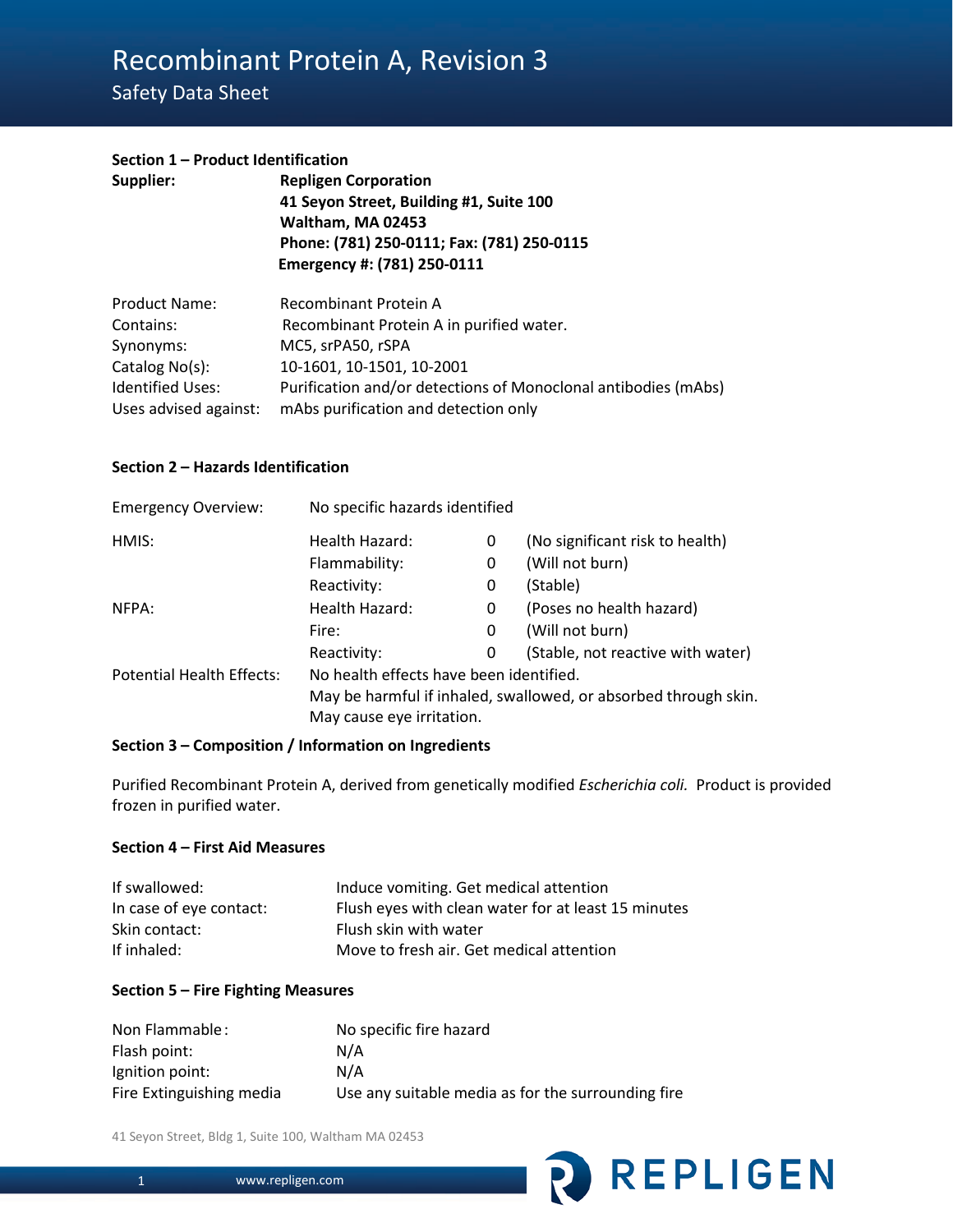Safety Data Sheet

# **Section 6 – Steps to be Taken in the Event of a Spill or Discharge:**

| <b>Personal Protection:</b> | Wear lab coat, gloves and eye protection.<br>Treat with procedures appropriate for biological materials. Soak<br>up spill with absorbent material and collect in a closed container<br>suitable for incineration. Clean the affected area with disinfectant<br>solution. Do not allow material to enter soil, waterways or drains. |
|-----------------------------|------------------------------------------------------------------------------------------------------------------------------------------------------------------------------------------------------------------------------------------------------------------------------------------------------------------------------------|
| Disposal procedure:         | Dispose of in accordance with all applicable federal, state, and local<br>environmental regulations.                                                                                                                                                                                                                               |

# **Section 7 – Handling and Storage**

| Ventilation:                   | Keep in a well ventilated area                              |
|--------------------------------|-------------------------------------------------------------|
| <b>Respiratory Protection:</b> | N/A                                                         |
| Eye/skin Protection:           | Standard laboratory practices recommended.                  |
| Storage:                       | Keep container closed. Store frozen for optimum shelf life. |
| Special precautions:           | N/A                                                         |

# **Section 8 – Exposure Controls/Personal Protection**

| General: | Standard laboratory practices recommended. Clean any exposed skin<br>after handling, before leaving the working area, and before eating,<br>smoking or using the lavatory.<br>Dispose of, or clean any contaminated clothing before re-use. |
|----------|---------------------------------------------------------------------------------------------------------------------------------------------------------------------------------------------------------------------------------------------|
| PPE:     | Personal protective equipment should be selected to provide adequate<br>protection based upon the procedures being performed.<br>Wear laboratory coat, gloves and safety glasses when handling.<br>Respiratory protection not required      |

**REPLIGEN** 

# **Section 9 – Physical and Chemical Properties**

| Appearance:              | Frozen aqueous solution |
|--------------------------|-------------------------|
| pH:                      | pH 5 - 8                |
| Flash point:             | Will not burn           |
| Ignition point:          | Will not ignite         |
| <b>Explosion limits:</b> | No risk of explosion    |
| Solubility:              | Soluble in water        |

# **Section 10 – Stability and Reactivity**

| Stability:                | <b>Stable</b>                             |
|---------------------------|-------------------------------------------|
| Hazardous polymerization: | Will not occur                            |
| Decomposition products:   | No known hazardous decomposition products |

41 Seyon Street, Bldg 1, Suite 100, Waltham MA 02453